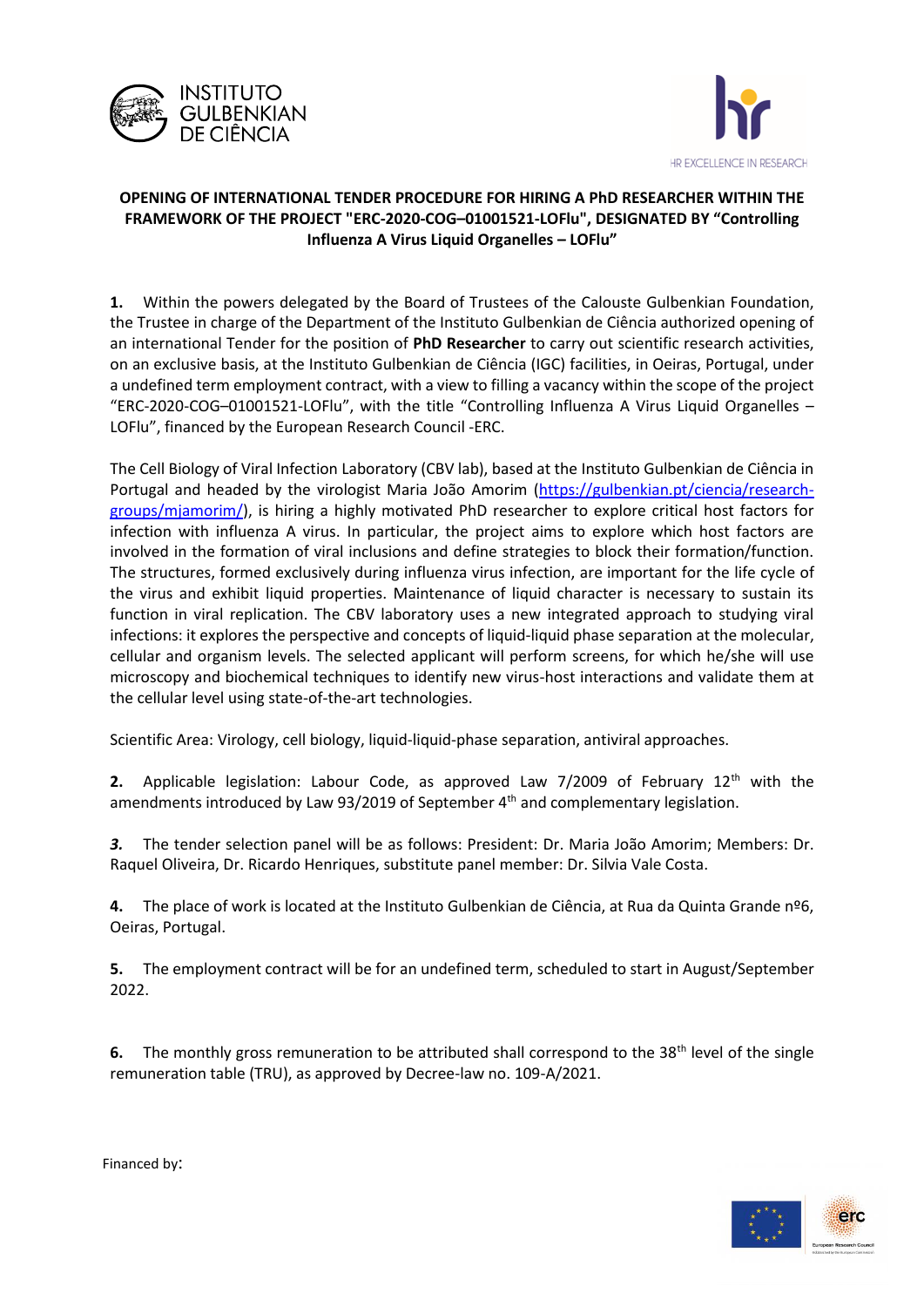



**7.** Applicants to this Tender can be national, foreign, and stateless candidates who hold a doctoral degree in biology or similar and have a scientific and professional curriculum evidencing an adequate profile for the activity to be carried out. If the doctorate degree was granted by a foreign higher education institution, it must comply with the provisions of Decree-Law no. 66/2018, of August 16 and of the Regulatory Ordinance No. 33/2019, of January 25, and all formalities established therein must be complied with until the fate of signing the contract. In case the doctorate degree of the selected candidate does not comply with the Decree-Law above mentioned including all its formalities, the Selection Panel reserves the right to select the next best candidate.

**8.** Tender admission requirements: we are seeking independent candidates with a PhD in Biology/Biochemistry/Biophysics/Physics or related areas. Advanced microscopy/quantitative image analysis expertise is valued, including R experience, image segmentation, development of custom highthroughput image analysis tools, and image-based screens. Applicants must be able to plan, execute, interpret, document and troubleshoot problems related to the muti-faceted research and be able to collaborate with members of the laboratory, the institute, or international collaborators.

**9.** Evaluation criteria: applications will be evaluated according to the Curriculum vitae and the reference letters (35%), the motivation letter (30%). If deemed necessary by the selection panel, the interview of the selected candidates will represent 35% of the final classification. The final results will be presented on a scale from 0 to 100. The decision is made by nominal vote, in accordance with eligibility and selection criteria, with no abstentions allowed.

**10.** The decision is made by nominal vote of the selection panel members, in accordance with eligibility and selection criteria, with no abstentions allowed. The final results will be presented on a scale from 0 to 100.

**11.** Minutes of the panel meeting should be drawn up to include a summary of all occurrences of said meeting, as well as all votes cast by the members with the respective justification together with a sorted list of approved candidates with their respective classification. These minutes should be made available to candidates whenever requested.

**12.** The final decision of the jury should be validated by the member of the Board of Trustees with a mandate for this purpose, who is also responsible for deciding on the hiring.

**13.** Application submission:

**13.1.** Applications should be submitted to the Trustee of the Instituto Gulbenkian de Ciência with the subject **"LOFlu\_microscopy\_Call for Post-Doctorate"** and sent to the email [mjamorim@igc.gulbenkian.pt.](mailto:mjamorim@igc.gulbenkian.pt) . All applications must include the following information concerning the applicant: full name, number, and date of validity of the Identity Card or passport, tax number, date of birth, taxing address, e-mail address and telephone contact.



Financed by: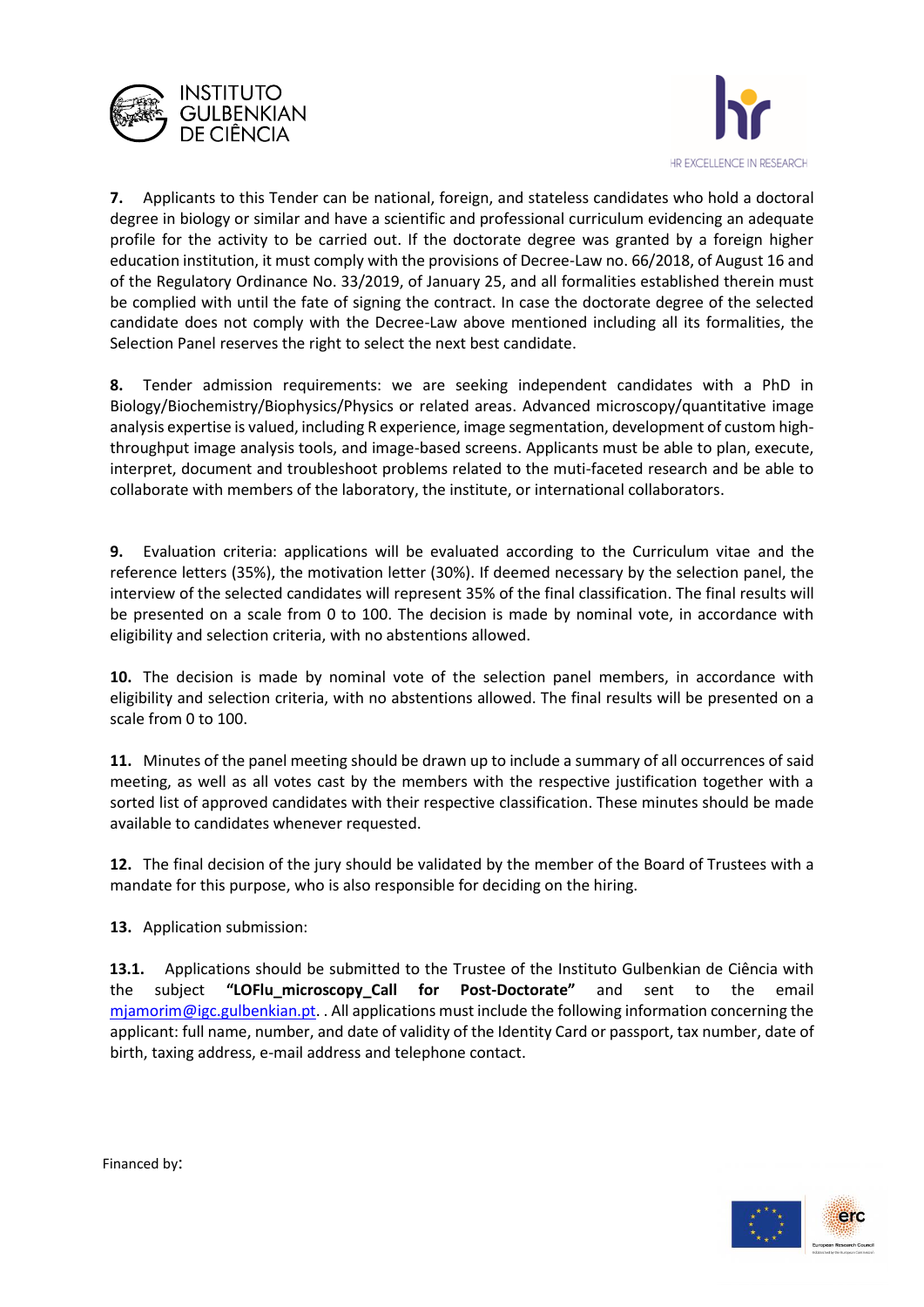



**13.2.** Applications should include documents evidencing the conditions provided for above for applying to this Tender (single pdf file named "NomeCandidato LOFlu microscopy PosDoc.pdf") namely:

- a) Introduction letter explaining the motivation to develop the project and including a summary of relevant experience;
- b) Copy of certificate or doctoral diploma referring the relevant conclusion date;
- c) CV that includes the contacts of three references (name, position, mailing address, phone number and email address
- d) List of up to 3 most relevant publications and reasons for selecting them;
- e) Other documents relevant to assess the application and the capacity in the related scientific area.

All candidates (taxpayers in Portugal) are required to present evidence of fulfilment of their individual obligations towards the Portuguese Tax Authority and Social Security. Failure to comply with this requirement will be considered as a reason for exclusion from the selection process.

**13.3.** The period for submitting the applications to this Tender, is between 17/06/2022 and 17/08/2022.

**14.** All applicants who fail to submit their application correctly or who fail to provide the requirements imposed by this Tender within the dates indicated or who do not meet the legal requirements necessary tobe hired under a term employment contract herein are excluded from admission. In case of doubt, the panel is entitled to request further documentation to support candidate statements.

**15.** False statements by the applicants shall be punished by the law.

**16.** The list of admitted and excluded applicants, as well as the final classification list, will be published on the Instituto Gulbenkian de Ciência internet site at [http://www.igc.gulbenkian.pt.](http://www.igc.gulbenkian.pt/) The Applicants will be notified by e-mail with receipt of delivery of the notification.

**17.** Deadline for Final Decision and Claims:

Within a maximum period of 90 days, counting from the deadline for the submission of the applications, the final decision of the selection panel shall be announced. After being notified of the panel's decision, applicants shall have 10 working days to issue an opinion.

**18.** This tender is intended exclusively to fill this specific vacancy and can be terminated at any time until the approval of the final candidate list, expiring with the respective occupation of said vacancy.

**19.** The hiring decision may, by duly substantiated act of the member of the Board of Trustees mandated for this purpose, be revoked for reasons of strategic management, determined by the reorganization of the organic unit in question or by unforeseeable supervening circumstances at the date of approval of the list of final ranking of candidates, relating to the assumptions of the decision to hire and based on reasons of manifest public and institutional interest that justify it.

**20.** Non-discrimination and equal access policy:



Financed by: